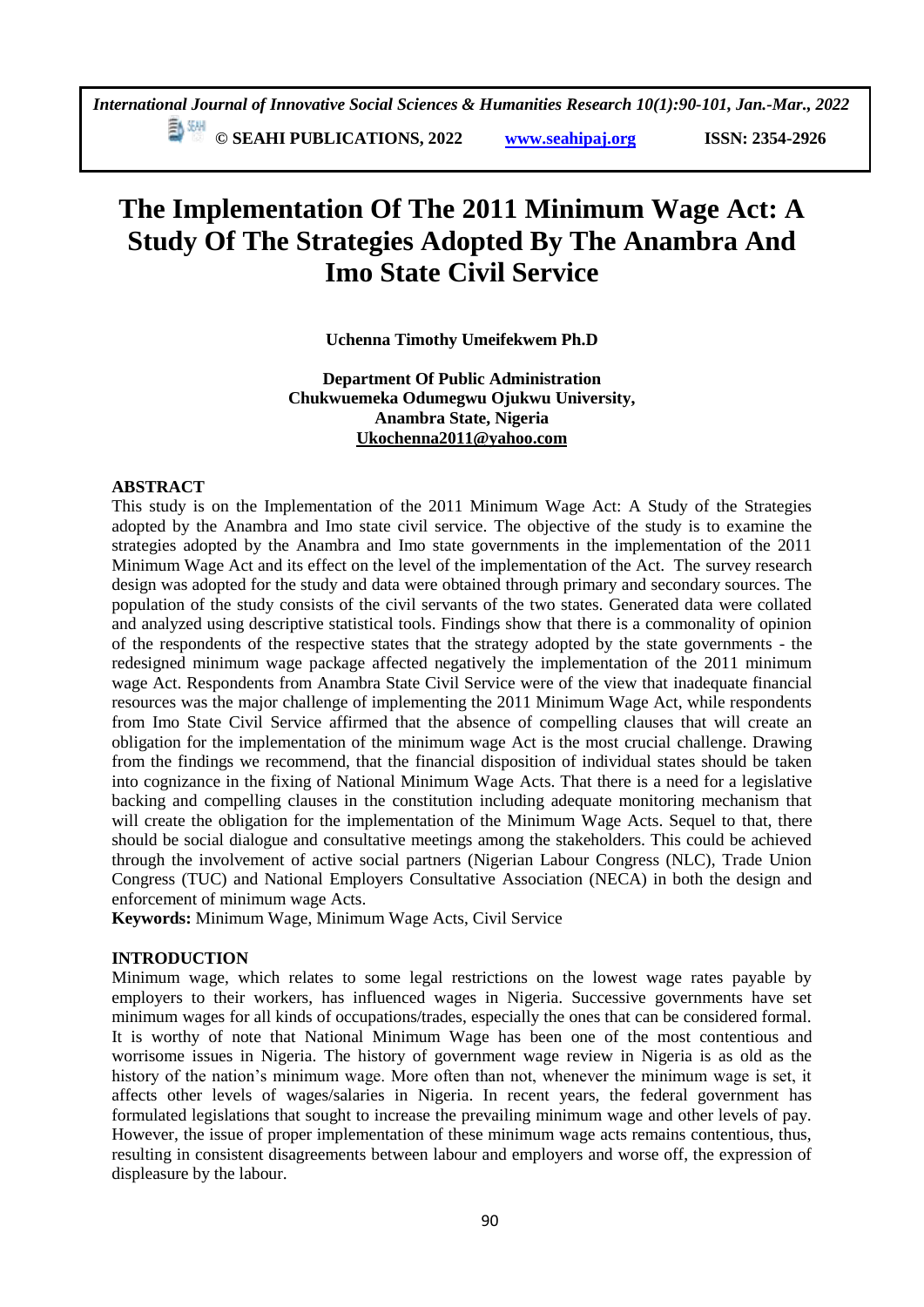Okafor and Aniche (2011) observed that where agreements are reached with government, they are often distorted at implementation level. For instance, the 2000 Wage Review Agreement provided for  $25$  per cent wage increase with effect from May 1,  $2001$  and  $15$  per cent wage increase in May 1,  $2002$ 2002, government never implemented this agreement and this was responsible for most of the strikes in the country (NLC, 2009). This situation was made more complex following the series of strikes that In the country (IVEC, 2009). This situation was made more complex following the series of strikes that trailed workers agitation over the non-implementation of the 2011 minimum wage Act. The more confusing issue was the statement credited to His Excellency Peter Obi, the governor of Anambra state during issue was the statement eredica to this Executive Teta Co., the governor of rinamoral state during such agitations. According to him, the on-going labour crisis was externally manipulated by those who did not wish the state well, as Anambra was one of the few states that commenced the implementation of new minimum wage in August in line with Minimum Wage Act.

Contrarily again, the then commissioner for information Anambra State, Chief Maja Umeh stated that Anambra will obey the law on minimum wage but, will require an improvement in her IGR and federal allocation. Buttressing his stand, he said that the present wage bill with the  $\frac{1}{2}$ ,500 minimum wage paid workers stood at  $\mathbb{N}1.2$  billion and required more than  $\mathbb{N}3$  billion to be able to implement the minimum wage. The claim by the Anambra State governor on one hand regarding already compliance to the new minimum wage and the contradiction by the commissioner for information on the other hand on the same subject matter, evokes verification of the level of compliance to the implementation of the 2011 National Minimum Wage Act in Anambra State. In line with the above arguments, the notion that agreement reached with the government could sometimes be distorted at the implementation stage or even not implemented at all by the government generated great curiosity to the citizenry.

In the case of Imo state, Eme & Ugwu (2011) assert that in 2011, Governor Rochas Okorocha was the first to promise the implementation of the National Minimum Wage. As days went by civil servants became agitated for more money like the Israelites in the wilderness, but surprisingly, the state government turned round to say that the demand of civil servants was most unrealistic in view of the peculiar financial position of the state. The state government claimed that labour was demanding 90.4% wage increase across board which would shoot up the state's wage bill from ₦2billion to over Nabillion monthly if implemented. On  $25<sup>th</sup>$  September 2011, the stake holders (Nigeria Labour Congress, Trade Union Congress and the Imo State Joint Public Service Negotiating Council) agreed on 25<sup>th</sup> September 2011, to work out modalities and develop a salary table with labour for the implementation of the new minimum wage of  $\mathbb{N}18,000$  across board. The question of implementation of the said minimum wage act in Imo State remains unanswered.

Unfortunately, various literature have not provided a clue as to the strategies adopted by state governments in the implementation of the 2011 minimum wage Act in Anambra and Imo states civil service as well as the challenges to the implementation of the Act in these states hence, the objectives of this study is to:

- **i.** Comparatively examine the strategies adopted by each state for the implementation of the 2011 Minimum Wage Act in the civil service of the states under study.
- **ii.** Comparatively examine the challenges to the implementation of the 2011 National Minimum Wage Act in Anambra and Imo state civil service.

## **LITERATURE REVIEW**

## **The Concept and Nature of Minimum Wage**

Fapohunda, Atiku, and Lawal (2013) defines minimum wage as the smallest hourly wage that an employee may be paid as mandated by Federal laws. The International Labour Organization -ILO (1992) defines a minimum wage as the minimum sum payable to a worker for work performed or services rendered within a given period, whether calculated on the basis of time or output, which may not be reduced either by individual or collective agreement, which is guaranteed by law and which may be fixed in such a way as to cover the minimum needs of the worker and his/her family, in the light of national economic and social conditions. Minimum wage is a wage which provides a floor to the wage structure in order to protect workers at the bottom of the wage distribution. ILO (1992) emphasized that minimum wage is the rate of pay fixed either by a collective bargaining agreement or by government enactment as the lowest wage payable to specified categories of employees. It is the wage rate established by collective bargaining or by government regulation / legislation specifying the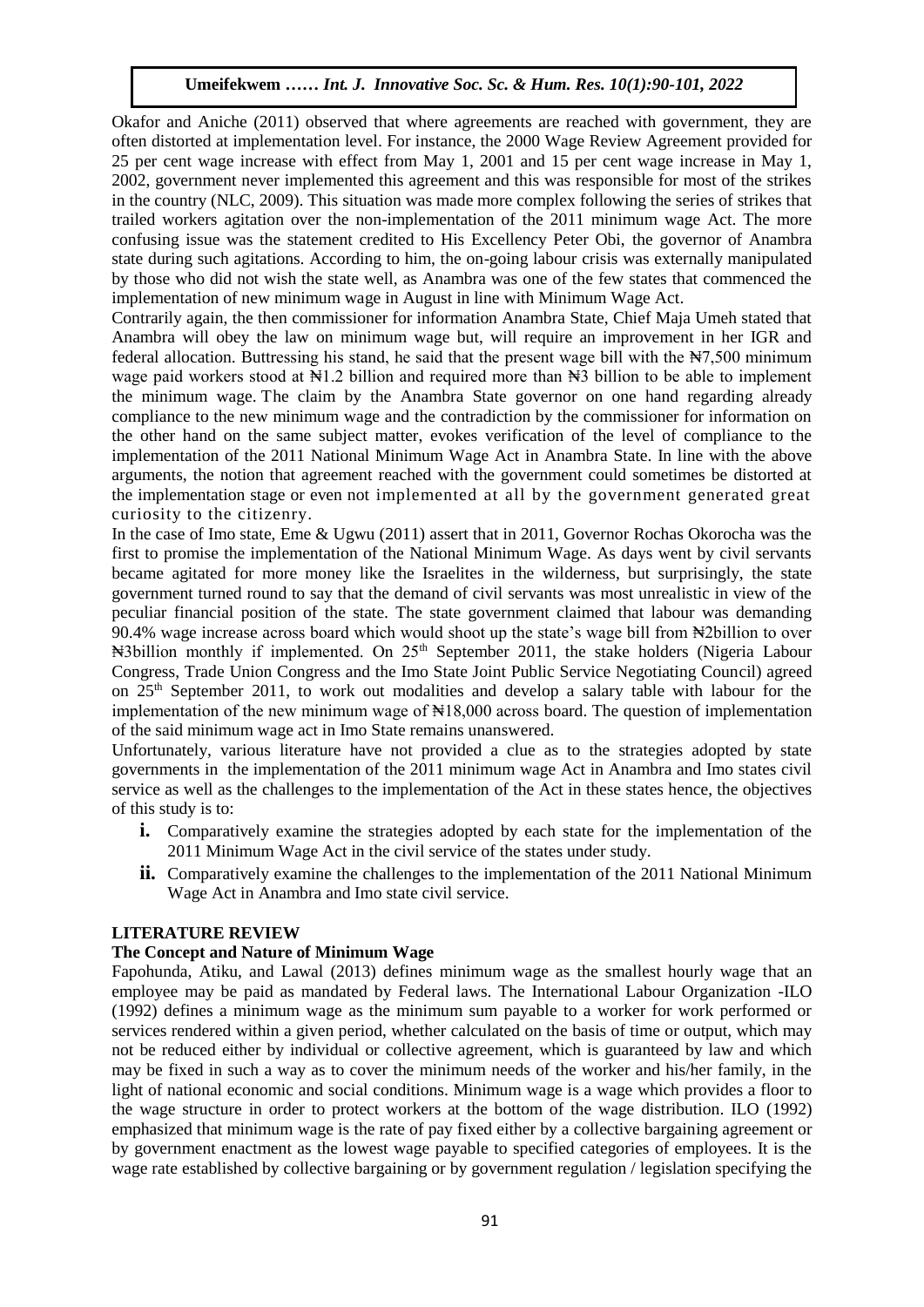lowest rate at which workers may be paid. A legal minimum wage therefore is one mandated by government for all workers in an economy, with few exceptions. Being typically established by contract or legislation by the government, it is thus, illegal to pay an employee less than the minimum wage.

The minimum wage as articulated by the International Labour Organization (ILO) Ethical Trade Initiatives (ETI) is a wage that allows a worker to provide for him and his family, to buy essential Initiatives (ETI) is a wage that allows a worker to provide for him and his family, to buy essential medicines, send children to school and to save for the future. The Cain labour Standard Act (1938) of the United States of America defines minimum wage as the minimum hourly rate of compensation for labour as established by federal statute and refined by employers engaged in businesses that affect interstate commerce. Nwude (2013) sees a minimum wage as the lowest hourly, daily, or monthly remuneration that employers may legally pay to workers or the lowest wage at which workers may sell their labour. It connotes the amount that can fetch an entity a good living standard.

Minimum wage constitutes a level which may not be undercut, and whose application is guaranteed by law. It excluded certain bonuses or benefits and is payable, in cash or in kind, directly or indirectly by the employer to the worker for work performed by the latter. It often does not apply to certain types of workers (e.g. those working less than a certain number of hours) or to certain activities (Onyekwelu, 2021).

The minimum wage legislation is a very important criterion in the payment of wages. The premise of this criterion according to Imobighe (2007) is that by the introduction of minimum wage, the exploitation of weak, ill-informed or isolated groups of individuals will be prevented. The minimum wage will also afford employees more comprehensive protection than is available through the existing voluntary bargaining machinery.

Thus, the objective of minimum wage fixing, as set out in International Labour Organization Minimum Wage Fixing Convention, 1970 (No.131) and its accompanying Recommendation No. 135, is to give wage-earners the necessary social protection in terms of minimum permissible levels of wages.

However, it is evident that a country might have a minimum wage backed by law while in terms of real value it may be worth nothing. The value might have depreciated especially in an economy marked by frequent uncontrolled inflation.

## **Strategies for Minimum Wage Implementation**

There are certainly both conceptual and empirical problems with respect to the framework for minimum wage implementation in Nigeria. With respect to Minimum Wage, items 34 of the 2nd schedule give the National Assembly power to "prescribe a national minimum wage for the federation or any part thereof." The power to 'prescribe' as quoted above implies that the National Assembly lacks the authority to enact a minimum wage Act that would impose obligations to pay on other employers of labour. The prescription of a national minimum wage therefore becomes a mere authentic guide and not an obligation to be carried out. The absence of compelling clauses that will create such an obligation for the implementation of minimum wage is a major challenge to minimum wage implementation in Nigeria.

More importantly, there is absolutely no provision in the law specifying strategies or mechanisms with which to ensure comprehensive enforcement of the minimum wage law by state governments. This is more of the reason the various state governments are hell-bent on implementing different versions of minimum wage without any compelling legal framework that would ensure a harmonized implementation as the law stipulates.

According to Benassi (2011), there exists a variety of approaches to implementing minimum wage laws, examples of which can be found in countries at almost any stage of development. These strategies/approaches or mechanisms ranges from, "soft approaches such as persuasion and education to the hard strategies of legal enforcement". Some of the most common strategies that are adopted for implementing the minimum wage will be described in context.

#### **i. Persuasion**

This strategy implies the construction of persuasive arguments in favour of the minimum wage and the appeal to common values and beliefs such as the principle of fair pay-fair play. Creating a so called culture of compliance among employers is a low-cost strategy for facilitating the selfenforcement of minimum wage (Skidmore, 1999). In persuasion, two main strategies for building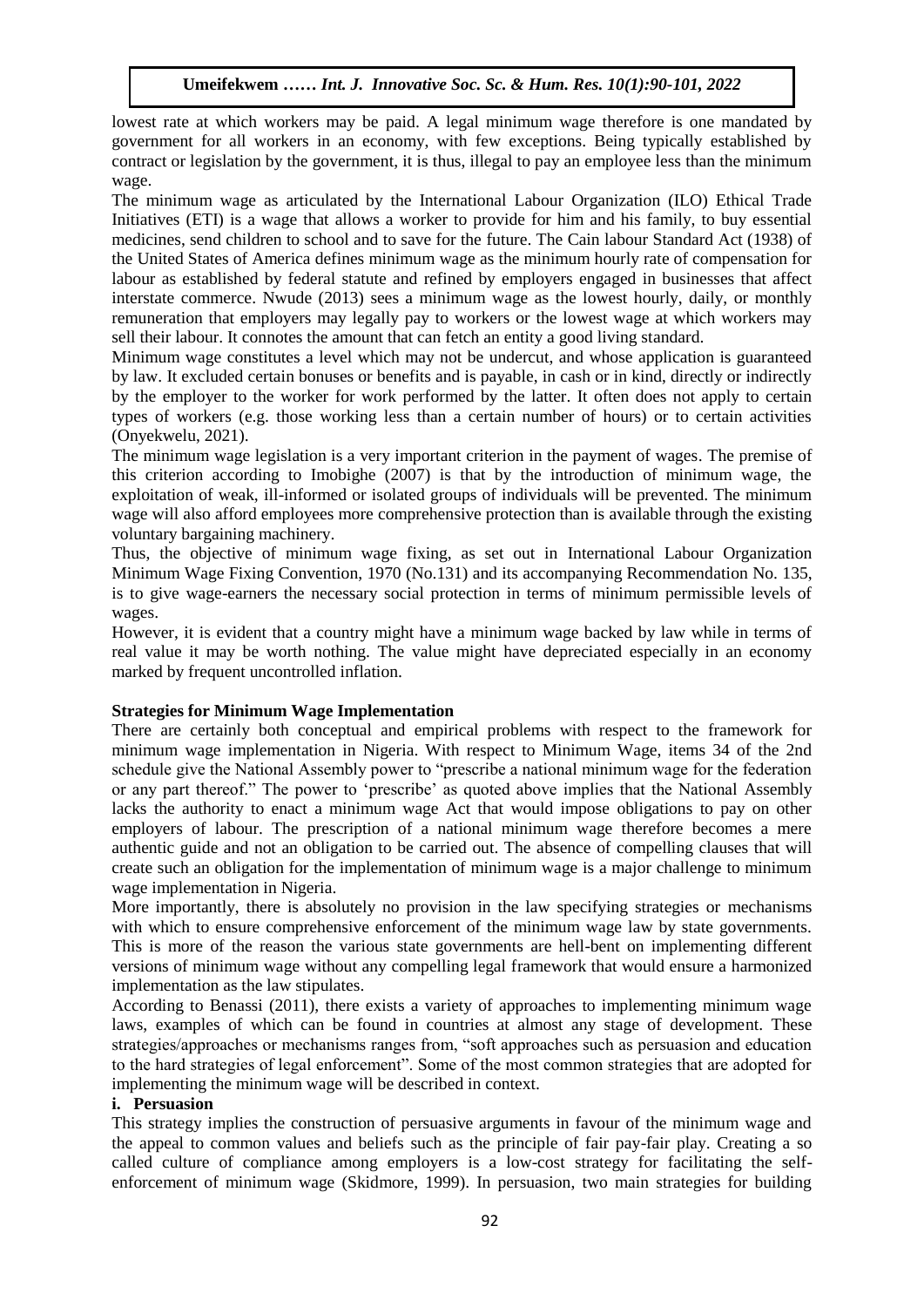commitment among employers can be identified: persuasive processes at the interpersonal level (open and frank discussions) as well as persuasion at a societal level through a supportive public discoursea situation where employers who do not comply need to be presented to the wider society as cheaters a shuation where employers who do not comply heed to be presented to the which social (Braithwaite, 1985; Ayres and Braithwaite, 1992).

# ii. **Minimum Wage Setting and Common Rule Interpretation.**

This strategy highlights the importance of regulatory framework discussed and understood by the actors involved (Benassi, 2011). This is a way to avoid non-compliance due to rule ambiguity and as the actors have previously agreed on them. Shared rules are more likely to be complied with rather than top-down regulation.

A participative process of minimum wage setting allows the minimum wage to be set at a level on which worker's and employers' representatives have agreed. Ideally, the minimum wage would first be the outcome of a consensus- oriented consultative bargaining process between social partners and then it would be institutionalized by the government. Employers should thus be more ready to comply with it rather than in the case where the minimum wage is fixed through top down approach by the government. Also, a tripartite decision making process can facilitate the common interpretation of the minimum wage law, thus avoiding misinformation and confusion among workers and employers.

## iii. **Information and Capacity Building**

Clear information and correct understanding of the minimum wage are necessary for compliance. This is because a strong consensus based minimum wage regulation still requires much knowledge and capacity building to ensure it is effective. The government as well as employers' organizations and trade unions can run information campaigns targeting the wider society, employers and workers. Also, training/seminar on issues related to minimum wage should be organized for employers and workers. For employers, such trainings prevent the under payment of wages due to ignorance (whether real or feigned) of the minimum wage policy in effect. For workers, training is necessary so that they are not misinformed about their wage rights. In the absence of such knowledge, they are less likely to be aware of their exploitation, thus making the enforcement of their wage rights more difficult.

## **iv. Monitoring through Labour Inspections**

Labour inspections seem to be the main instrument for ensuring monitoring. They are provided by law in almost one hundred countries included in the ILO minimum wage database. Two main problems seem to prevent labour inspections from being an effective implementation and enforcement tool. To Skidmore (1999), the first reason is the fact that labour inspectors are at risk of corruption because they are also often under paid. Secondly, labour inspections are costly, and governments do not invest enough funds for financing them. Employers also consider monitoring structures a cost burden and are not ready to commit to their financing (Gaiha, 2005; Skidmore 1999). Also labour inspections are often understaffed, unequipped and untrained (ILO, 2006). However, measures can be taken to remedy these problems as could be seen from what the Brazilian government and United Kingdom did (anti-corruption measures and the strategy of prioritization) (Low Pay Commission, 2009; Weil, 2008; & Almeida and Carneiro, 2009).

## **v. Legal Action**

Legal action implies a situation where workers themselves can take individual legal action against an employer (US Department of labour, 2010; low pay commission, 2009). Though this strategy facilities the enforcement of individual rights, it also implies a considerable risk for the worker and, consequently, a deterrent to denounce the under payment. To forestall this, measures are instituted to empower and protect workers and to offer them incentives to complain (ILO, 2009). In Australia, the option of collective legal action is guaranteed - a situation where workers' organizations can act on behalf of the workers (Fair work Act, 2009).

## **vi. Legal Sanctioning**

In case of violations of minimum wage provisions, fines are provided by law in almost all the countries included in the ILO minimum database. Severe fines are key to the effectiveness of the enforcement system, because only consistent losses represent a deterrent to non-compliance for employers. If rational economic calculations are strictly followed, the costs of non-compliance should outweigh the benefits. In Columbia, for instance, the fine may amount up to 100 times the minimum salary. Depending on the severity of the offence, imprisonment is also a possible outcome in countries like India, Israel and the US (ILO Travail, 2009).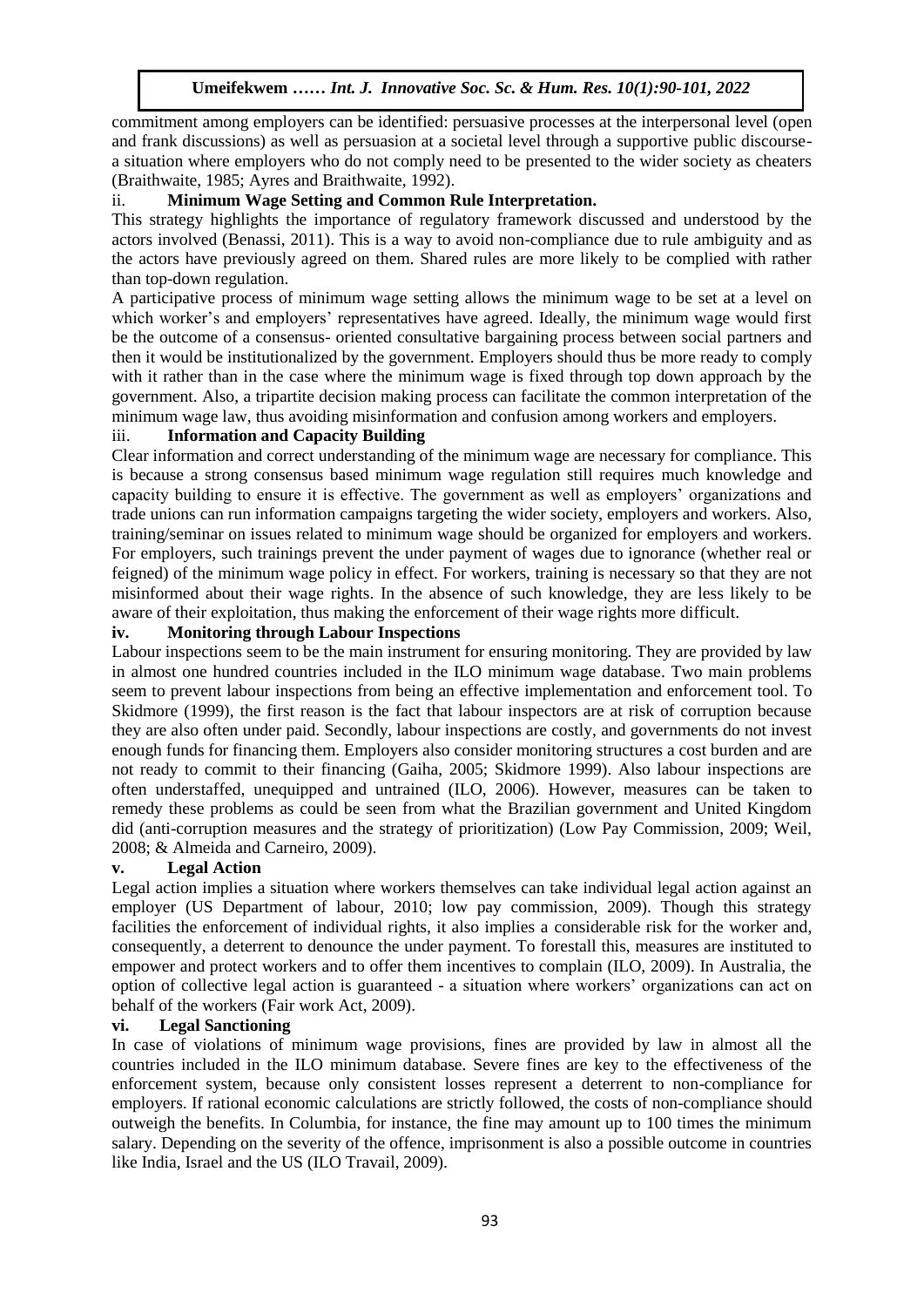## **vii. Naming and Shaming and Boycott Campaigns**

IT. Training and Shanning and Boycott Campaigns<br>This strategy represents an underused but probably effective (and cheap) implementation strategy. By making public the names of organizations which pay workers below the minimum wage, serious damage can be done to their reputation. This strategy was chosen by the Indonesian government in the nineties to enforce the minimum wage. Non-compliant companies were blacklisted and their names were made public. In order to be dropped from the list, companies needed to publicly confess their guilt and pledge for apology (Rama, 1996).

# **viii. Transparency**

Making the implementation process of minimum wage more transparent is an effective strategy for fighting potential collusion between inspectors and employers.

According to Galgoczi, Keune and Watt (2006) Pedersni (2006) and NGG (1999) a list of other strategies for effective implementation includes, making complaint procedures easily accessible and available; exclusion of employers from public and private credits, change in the process of minimum wage setting and social labelling.

On the other hand, the ILO (2008) draws attention on the need for a legislative backing of the minimum wage act in other to ensure effective compliance. This is because without the ability to enforce the process, the efforts towards pinning down a given minimum wage package would amount to futile venture. Minimum wage act must therefore be supported with effective enforcement mechanism, appropriate penalty for offenders and compensation to workers whose rights have been violated. Imposition of sanctions, penalties for violators and institution of other legal processes to ensure that adequate compensation for workers whose rights have been breached must also be adopted and enforced as timely as possible.

## **Challenges to Minimum Wage Implementation**

Kester (2006) observes that Nigeria has no definite wage determination or implementation policy, hence the industrial relations system has been witnessing a spate of industrial unrest and tensions at every attempt to adjust wages and over the years, issues relating to wages have dominated industrial disputes and strikes in the Nigerian economy.

Placing the impact of market volatility on Minimum wage implementation in Nigerian, Owoye (1994) opined that minimum wage increases in Nigeria do not match up with the rate of increases in prices which resultantly leads to agitations from labour unions for persistent wages and salaries increase. He also found that wage increases are always followed by long threats of reduction in government and private workforce, and in some cases, such threats have resulted in massive lay-offs in the civil service.

According to Fapolunda, Atiku and Lawal (2013), there are several challenges to the implementation of the national minimum wage in Nigeria. One is the labour market situation. The labour market situation in Nigeria is such that there are too many people chasing too few jobs. The level of unemployment and poverty in Nigeria is unprecedented. There are huge and unprecedented job losses occasioned by the global economic meltdown; the relocation of companies to other regions because of security crises and the hydra headed power sector problems; the prevalent multiple taxation; security challenges; corruption; terrible conditions of basic infrastructure; the unacceptable high cost of doing business in Nigeria; reforms in the banking, petroleum, public sectors etc.; worsened by the irrational and inhuman responses to these reforms by some employers of labour. In view of such circumstances, the capacity of the Nigerian worker to demand for the implementation of the minimum wage is greatly impaired (Onuegbu, 2010).

Another great challenge to the implementation of minimum wage is the absence of compelling clauses that will create such an obligation for the implementation of minimum wage. The power to 'prescribe' minimum wage as quoted by the law of the federal republic of Nigeria implies that the National Assembly lacks the authority to enact a minimum wage Act that would impose obligations to pay on other employers of labour. The prescription of a national minimum wage therefore becomes a mere authentic guide and not an obligation to be carried out. The enforcement capacity of the Federal government agencies is a challenge. Thus, the payment of minimum wage is often not enforceable as there are obvious loopholes in the constitutional provision for the enforcement of the minimum wage. Also on the issue of lack of the legal backing on implementation of minimum wage, Fapohunda, Atiku and lawal (2012) noted that the issue of legal challenges must be addressed. Without adequate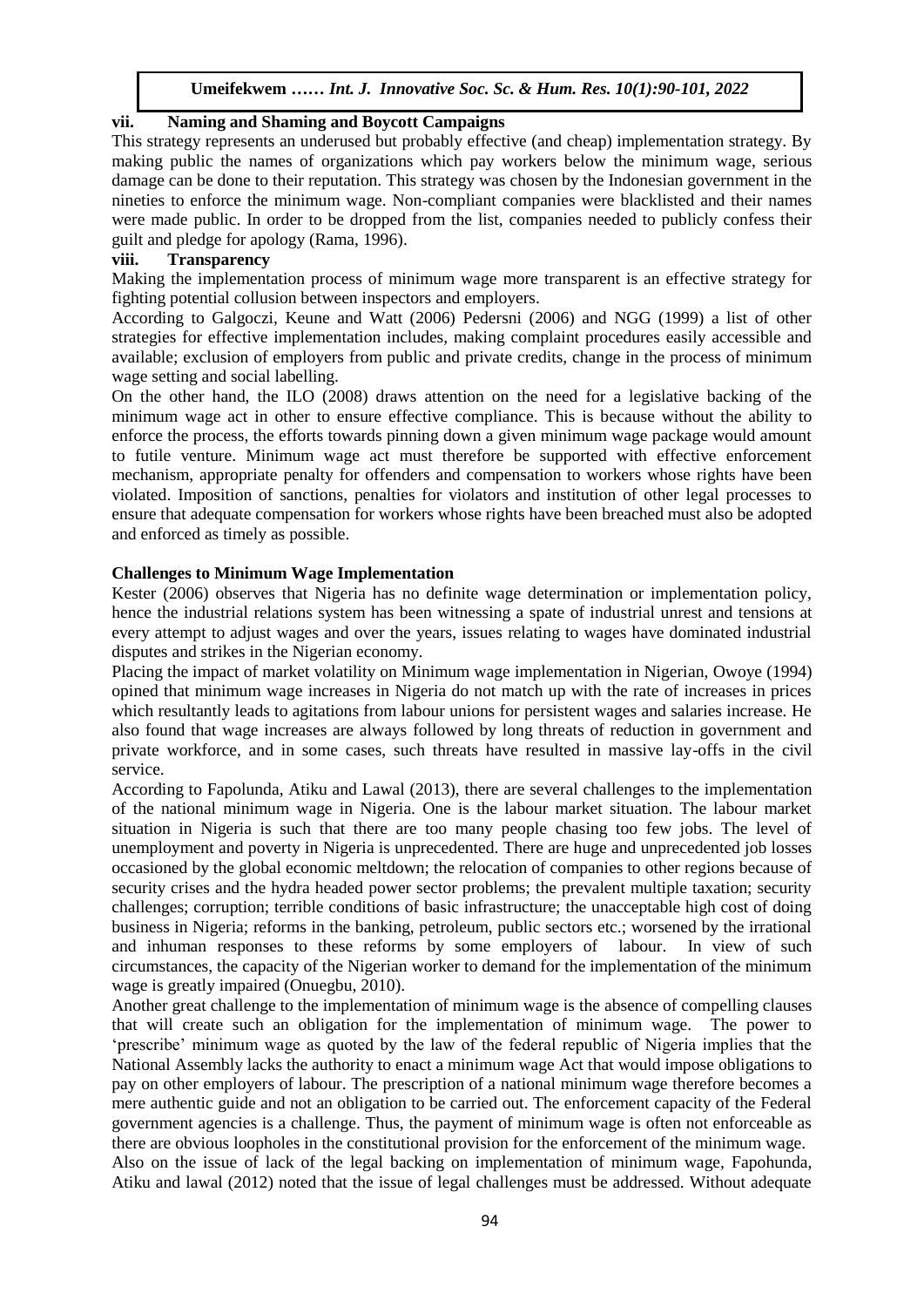legal backing minimum wage does not only fail to achieve its aim but also ends up as mere recommendations which are subject to the acceptance or otherwise of the parties.

Economic factors also constitute a challenge to employers' capacity to pay a specified minimum Economic factors also construct a chancing to employers capacity to pay a specifical minimum<br>wage. A quantitative assessment of this capacity may be difficult but would include measuring the level of wage payments relative to: other payments, in particular; other labour costs (such as nonwage costs related to the employment of labour) and payments to other factors of production (profits, return on investment, etc.).

Ochie (2012) insists that successful implementation of the minimum wage in Nigeria (like in most other parts of the world) will likely continue to be challenged by a number of factors such as insufficient revenue, incessant call for wage review by civil servants and their inability to justify such demands.

Finally, there is a notion that in a bid to meet with the minimum wage requirements, some states are likely to cut on certain services or even take some unpopular policy decisions. In essence, the backlashes that can result from the minimum wage saga could successfully undermine any benefit that may be accruable from the entire process. An example was the Abia State Government which gave orders that resulted in the sacking of non-indigenes in the state. The practice of sacking of nonindigenes soon became marketable as different states employ that, either as a reprisal exercise or as a strategy for intimidating and holding down workers' demand. A critical issue of attention in the implementation of minimum wage pay is the state governors' stance on the matter. Eroke (2013) writes that nearly two years after the  $\text{H}18,000$  National Minimum Wage for workers was signed into law, many state governments are yet to fully comply with the new Act. It is ascertained that well over twenty State Governments have practically failed to fully implement the  $\frac{18,000}{10,000}$  National Minimum Wage for public sector workers years after the minimum wage bill was signed into law. It is also revealed that many states have tried, in some cases successfully, to renegotiate the modalities for payment of the new wage to civil servants, More worrisome is the fact that the Federal Government, which signed the new wage into law, has not fully complied with the minimum wage act as government has failed to implement the new wage across board to workers under its employ. Rather, what the federal government did was a staggered implementation, by adding about  $\mathbb{H}1$ , 000 each to workers at all grade levels (Eroke, 2013).

Again, and very important too, the cost of living is hardly factored in minimum wage in Nigeria. This view is strongly held by the Nigerian Labour Congress (2009), especially as it establishes the fundamental differential in income and cost of living in various cities in Nigeria. Take for instance, while income and cost of living in cities like Abuja, Lagos, Port-Harcourt, Uyo, Calabar etc are relatively high; such indices in other states such as Jigawa, Benue, Ebonyi, Edo and Osun etc are relatively low. The unhealthy implication of this unavoidable situation on minimum wage implementation is twofold. Whereas the state governments and private employers of labour in high income states (with high cost of living) may have the financial capacity and moral conviction to implement the minimum wage pay, their counterpart in low income states (with relatively low cost of living) may not be willing to do so. Hence, some financially backward states in Nigeria (as well as private employers in these states) have continued to capitalize on this discrepancy to evade full implementation of minimum wage law.

Unfortunately too, there is yet to be enacted a compelling legal framework to ensure a harmonious implementation of minimum wage pay by all states of the federation. This together with the weak institutional and regulatory frameworks is a big challenge to the implementation of the 2011 minimum wage Act (Adewunmi and Adenuga, 2010).

## **METHODOLOGY**

The study adopted the survey research design. Data were generated from the study population based on the responses of a sample drawn from the study population.

The field investigation was carried out in Anambra and Imo state civil service respectively. The population of this study comprised all the civil servants of the two states.Available statistics from the civil service commissions (2017) in the two states put the number of civil servants at twelve thousand, five hundred and thirty two (12,532)**…**

Given the population of twelve thousand, five hundred and thirty two, the sample size was determined using Krejcie and Morgan's Sample Size formula for finite population (Krejcie and Morgan, 1970).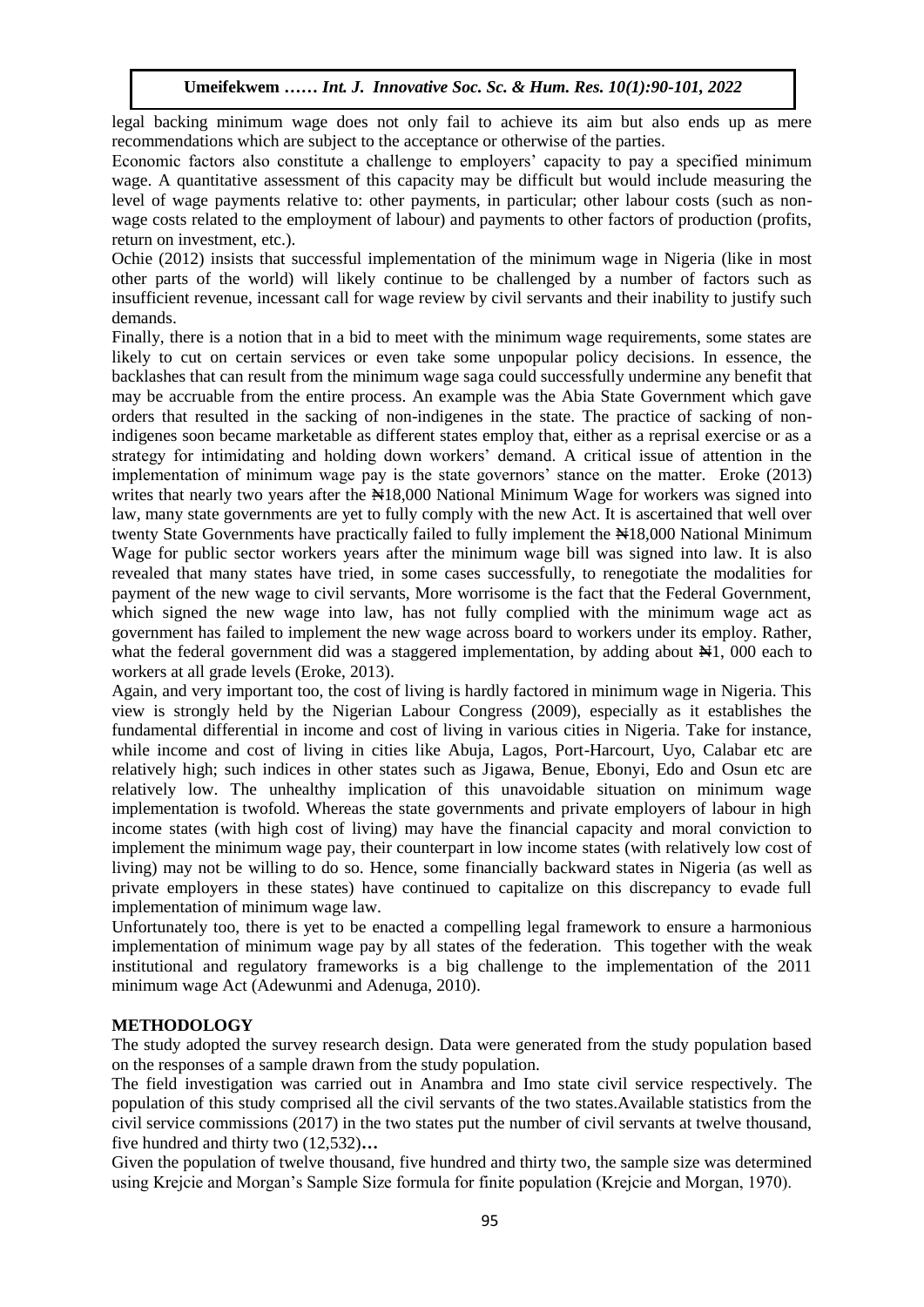Data were generated from primary and secondary sources. The questionnaire was the main instrument of data generation. The data generated were collated and analysed using descriptive statistical tools.

| DATA PRESENTATION AND ANALYSES                                           |
|--------------------------------------------------------------------------|
| Table 1. Responses on the Strategies Adopted By the Anambra State in the |
| <b>Implementation of the 2011 Minimum Wage Act.</b>                      |

| $\ensuremath{\mathrm{S/N}}$ | Item                                                   | <b>SA</b><br>5 | $\mathbf{A}$<br>4 | <b>UD</b><br>3 | D<br>$\mathbf{2}$ | <b>SD</b><br>1 | <b>Mean</b> | <b>Decision</b> |
|-----------------------------|--------------------------------------------------------|----------------|-------------------|----------------|-------------------|----------------|-------------|-----------------|
| 1                           | Strong consensus based minimum wage regulation         | 2              | 20                | $\Omega$       | 217               | 82             | 1.85        | Rejected        |
| $\overline{2}$              | Redesigned minimum wage package                        |                | 82                | $\overline{2}$ | 18                | 27             | 4.14        | Accepted        |
| 3                           | Minimum wage setting and common rule<br>interpretation | 37             | 8                 | $\Omega$       | 18                | 27             | 0.85        | Rejected        |
| $\overline{4}$              | Participative process of minimum wage setting          | 62             | 80                | $\overline{2}$ | 126               | 51             | 2.86        | Rejected        |
| 5                           | Consensus - oriented consultative bargaining           | 6              | 12                | 1              | 202               | 100            | 1.78        | Rejected        |
| 6                           | Making the implementation process transparent          | 6              | $\overline{2}$    | $\overline{0}$ | 220               | 93             | 1.74        | Rejected        |
|                             | <b>TOTAL</b>                                           | 305            | 204               | 5              | 801               | 380            | 13.23       |                 |
|                             | <b>GRAND MEAN</b>                                      |                |                   |                |                   |                | 2.20        | <b>Rejected</b> |
|                             | <b>Source: Researcher's Field Survey 2022</b>          |                |                   |                |                   |                |             |                 |

Table 1 show that items 1, 3, 4, 5 and 6 had mean scores below the criterion mean of 3.0 which shows rejection while item 2 only, had a mean score above the criterion mean. The implication of this is that the Anambra state government as shown in the responses of the respondents redesigned the minimum wage package in line with their unique interpretation of the 2011 Minimum Wage Act. This clearly buttressed the respondents assertion from an interview with key officers on the level of minimum wage implementation which they believed was not implemented as stipulated by the provisions of the Act.

**Table 2 Responses on the Strategies Adopted by Imo State in the Implementation of the 2011 Minimum Wage Act.**

| S/N | <b>Item</b>                                            | <b>SA</b> | A        | UD       | D        | <b>SD</b> | <b>Mean</b> | <b>Decision</b> |
|-----|--------------------------------------------------------|-----------|----------|----------|----------|-----------|-------------|-----------------|
|     | Strong consensus based minimum wage regulation         | $\Omega$  | $\Omega$ | 0        | 260      | 68        | 1.79        | Rejected        |
| 2   | Redesigned minimum wage package                        | 318       | 10       | $\Omega$ | $\Omega$ | $\Omega$  | 4.97        | Accepted        |
| 3   | Minimum wage setting and common rule<br>interpretation | $\Omega$  | $\Omega$ | $\Omega$ | 302      | 26        | 1.92        | Rejected        |
| 4   | Participative process of minimum wage setting          | $\Omega$  | $\Omega$ | $\Omega$ | 316      | 12        | 1.96        | Rejected        |
| 5   | Consensus - oriented consultative bargaining           | 0         | $\Omega$ | 0        | 302      | 26        | 1.92        | Rejected        |
| 6   | Making the implementation process transparent          | $\Omega$  | $\Omega$ | 0        | 261      | 67        | 1.80        | Rejected        |
|     | <b>TOTAL</b>                                           | 318       | 10       | 0        | 1441     | 199       | 14.36       |                 |
|     | <b>GRAND MEAN</b>                                      |           |          |          |          |           | 2.39        | Rejected        |

**Source: Researcher's Field Survey 2022**

Table 2 above gives additional information on the strategies adopted by the Imo state government in the implementation of the 2011 Minimum Wage Act. Responses from the respondents show that the strategy adopted by the Imo state government was the redesigned minimum wage package.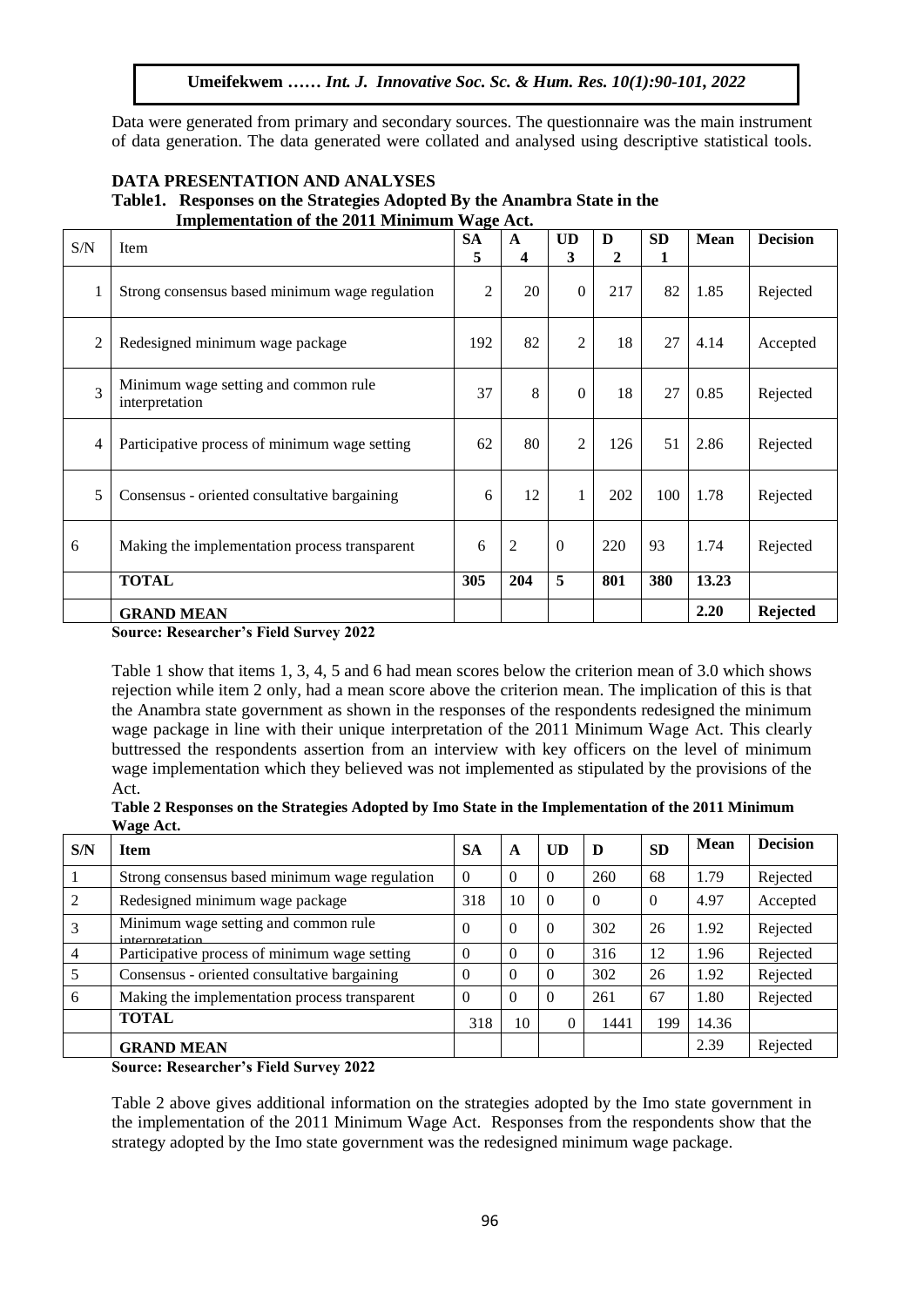**Umeifekwem** *…… Int. J. Innovative Soc. Sc. & Hum. Res. 10(1):90-101, 2022*

| S/N            | <b>Item</b>                                                                                                       | <b>SA</b> | A        | UD           | D   | <b>SD</b>      |       |          |
|----------------|-------------------------------------------------------------------------------------------------------------------|-----------|----------|--------------|-----|----------------|-------|----------|
|                | Enhanced the implementation of the 2011<br>minimum wage Act in the respective states                              | 3         | 10       | $\Omega$     | 232 | 76             | 1.81  | Rejected |
| $\overline{2}$ | Undermined the implementation of the 2011<br>minimum wage Act in the respective states                            | 81        | 220      | $\mathbf{0}$ | 18  | $\overline{c}$ | 4.03  | Accepted |
| 3              | Eroded the confidence of workers on the state<br>governments and thus resulted to prolonged<br>industrial strike. | $\Omega$  | $\theta$ | $\Omega$     | 221 | 100            | 1.65  | Rejected |
| 4              | Distorted the regulatory framework for the<br>implementation of the 2011 minimum wage                             | 196       | 92       | $\Omega$     | 18  | 15             | 4.27  | Accepted |
|                | <b>TOTAL</b>                                                                                                      | 280       | 322      | $\Omega$     | 489 | 193            | 11.77 |          |
|                | <b>GRAND MEAN</b>                                                                                                 |           |          |              |     |                | 2.94  | Rejected |

Table 3 Responses on the Effect of the Strategies Adopted by Anambra State on the **Implementation of the 2011 Minimum Wage Act.**

# **Source: Researcher's Field Survey 2022**

Table 3 above gives additional information on the strategies adopted by the Anambra state government in the implementation of the 2011 Minimum Wage Act. Responses from the respondents show the effect of the strategy on the implementation of the 2011 Minimum Wage Act. From the table, the strategy adopted by the Anambra state government- the redesigned minimum wage package, undermined the implementation of the 2011 minimum wage Act in the state.

| Table 4 Responses on the Effect of the Strategies Adopted By the Imo State in the<br><b>Implementation of the 2011 Minimum Wage Act.</b> |  |  |  |  |  |  |  |  |  |  |  |  |  |  |
|------------------------------------------------------------------------------------------------------------------------------------------|--|--|--|--|--|--|--|--|--|--|--|--|--|--|

| S/N            | <b>Item</b>                                                                                                       | <b>SA</b> | A        | <b>UD</b>        | D        | <b>SD</b> |       |          |
|----------------|-------------------------------------------------------------------------------------------------------------------|-----------|----------|------------------|----------|-----------|-------|----------|
|                | Enhanced the implementation of the 2011<br>minimum wage Act in the respective states                              | $\Omega$  | $\Omega$ | $\Omega$         | 316      | 12        | 1.96  | Rejected |
| $\overline{2}$ | Undermined the implementation of the 2011<br>minimum wage Act in the respective states                            | 318       | 10       | $\boldsymbol{0}$ | $\Omega$ | $\theta$  | 4.97  | Accepted |
| 3              | Eroded the confidence of workers on the<br>state governments and thus resulted to<br>prolonged industrial strike. | 328       | $\Omega$ | $\Omega$         | $\Omega$ | $\theta$  | 5.00  | Accepted |
| $\overline{4}$ | Distorted the regulatory framework for the<br>implementation of the 2011 minimum wage                             | 306       | 22       | $\theta$         | $\Omega$ | $\Omega$  | 4.93  | Accepted |
|                | <b>TOTAL</b>                                                                                                      | 952       | 32       | $\theta$         | 316      | 12        | 16.87 |          |
|                | <b>GRAND MEAN</b>                                                                                                 |           |          |                  |          |           | 4.22  | Accepted |

## **Source: Researcher's Field Survey 2022**

Table 4 above gives interesting information on the effect of the strategy adopted by the Imo state government in the implementation of the 2011 Minimum Wage Act in Imo state civil service. From the responses, the respondents were of the view that the strategy eroded the confidence of workers on the state government and thus resulted to prolonged industrial strike which lasted for several months. Looking at what obtains in both Anambra and Imo states; one can see that there is a commonality of opinion of the respondents on the strategy adopted by both states in implementing the Act. However, their opinion differs on the effect of the strategy on the implementation of the Act in question. That also may be explained by the fact that the nature of the redesigned package to a reasonable extent determines the nature of the reaction either in favour or against. It is likely that the packages are not the same since each state as shown earlier has a unique interpretation of the Act.

The inference we can draw on this is that the strategy adopted by the states respectively affected the Implementation of the 2011Minimum Wage Act.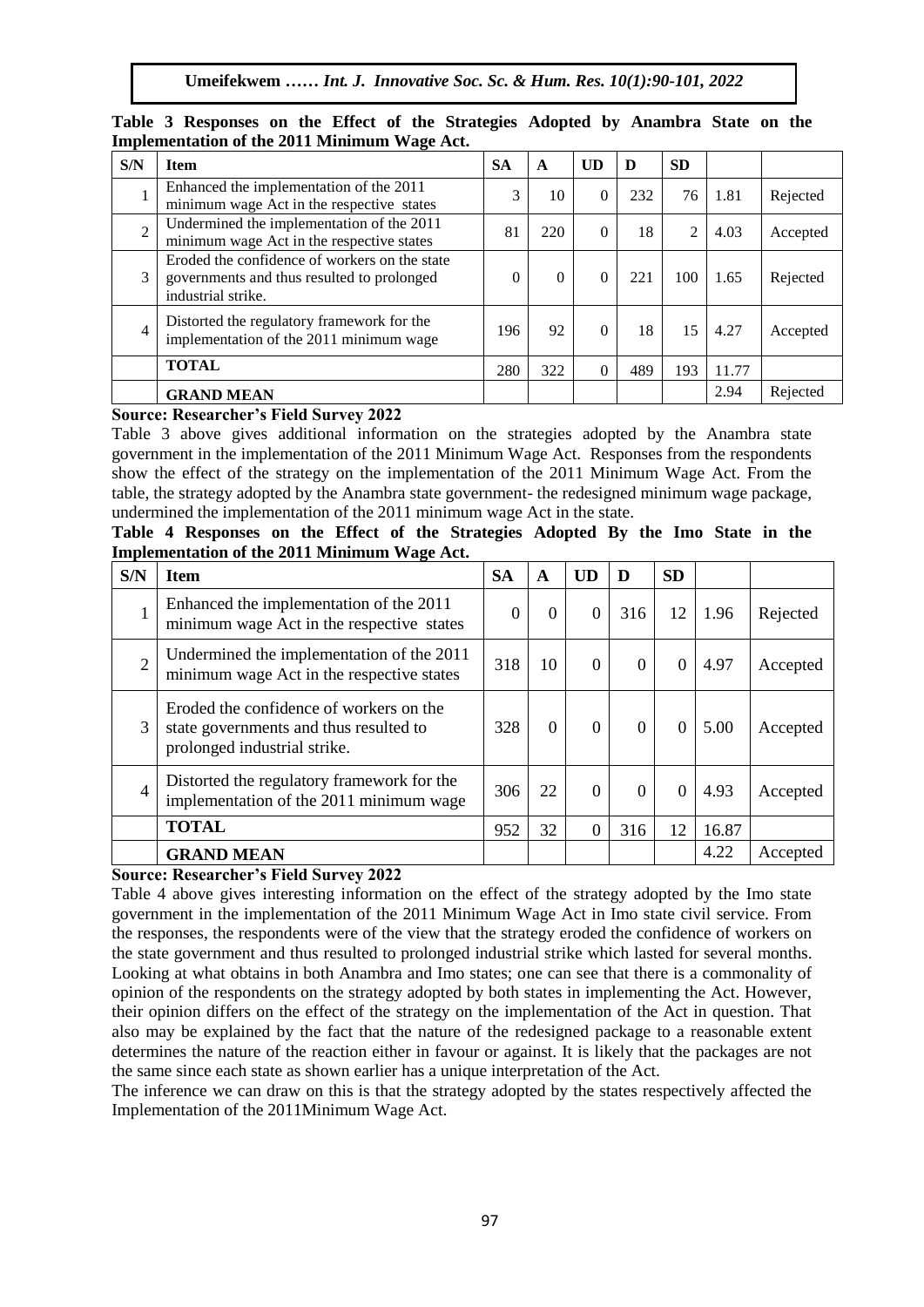| S/N              | <b>Item</b>                                                                                                                                          | <b>SA</b> | $\mathbf{A}$   | <b>UD</b>        | D                | <b>SD</b>      | <b>Mean</b> | <b>Decision</b> |
|------------------|------------------------------------------------------------------------------------------------------------------------------------------------------|-----------|----------------|------------------|------------------|----------------|-------------|-----------------|
| $\mathbf{1}$     | Absence<br>of<br>definite<br>a<br>wage<br>determination and implementation policy                                                                    | 72        | 82             | $\boldsymbol{0}$ | 100              | 67             | 2.91        | Rejected        |
| $\overline{2}$   | Absence of compelling clauses that will<br>create such an obligation for the<br>implementation of the minimum wage<br>Act.                           | 208       | 102            | $\overline{0}$   | 11               | $\overline{0}$ | 4.48        | Accepted        |
| $\overline{3}$   | <b>Inadequate Financial Resources</b>                                                                                                                | 272       | 28             | $\overline{0}$   | 9                | 12             | 4.58        | Accepted        |
| $\overline{4}$   | The capacity of employers to pay the<br>specified minimum wage Inadequate<br><b>Financial Resources</b>                                              | 220       | 28             | $\overline{0}$   | 3                | $\Omega$       | 3.71        | Accepted        |
| 5                | Lack of awareness of the workers on the<br>provisions of the minimum wage Act.                                                                       | 92        | 87             | $\boldsymbol{0}$ | 98               | 44             | 3.20        | Accepted        |
| 6                | The<br>effect<br>of<br>assumed<br>the<br>implementation of the Act on<br>the<br>developmental projects of the states                                 | 236       | 76             | $\boldsymbol{0}$ | 3                | 4              | 4.55        | Accepted        |
| $\boldsymbol{7}$ | The presence of organizations with a<br>culture of unfair labour practices and<br>miserable wages Labour market situation<br>Labour market situation | 62        | 70             | $\overline{0}$   | 101              | 88             | 2.68        | Rejected        |
| 8                | Lack<br>of<br>political<br>will<br>of<br>state<br>governments to ensure compliance to the<br>provisions of the Act.                                  | 96        | 225            | $\overline{0}$   | $\boldsymbol{0}$ | $\theta$       | 4.21        | Accepted        |
| 9                | Willingness of the employers to pay the<br>specified minimum wage.                                                                                   | 10        | 12             | $\overline{0}$   | 201              | 98             | 1.82        | Rejected        |
| 10               | The challenge of non-unionized workers,<br>casual and contract staff                                                                                 | $\theta$  | $\overline{0}$ | $\boldsymbol{0}$ | 240              | 81             | 1.71        | Rejected        |
|                  | <b>TOTAL</b>                                                                                                                                         | 1268      | 710            | $\bf{0}$         | 766              | 394            | 13.16       |                 |
|                  | <b>GRAND MEAN</b>                                                                                                                                    |           |                |                  |                  |                | 3.29        | <b>Accepted</b> |

#### Table 5 Responses on the Challenges to the Implementation of the 2011 Minimum Wage Act in **Anambra State**

**Source: Researcher's Field Survey 2022**

Table 5 above showed that items 2, 3, 4, 5, 6 and 8 had mean scores above the criterion mean of 3.0 indicating acceptance while items 1, 7, 9 and 10 fell below the mean score indicating rejection. However, the grand mean with a value 3.29 is above the criterion mean, which showed that the identified challenges militated against the implementation of minimum wage in Anambra State civil service.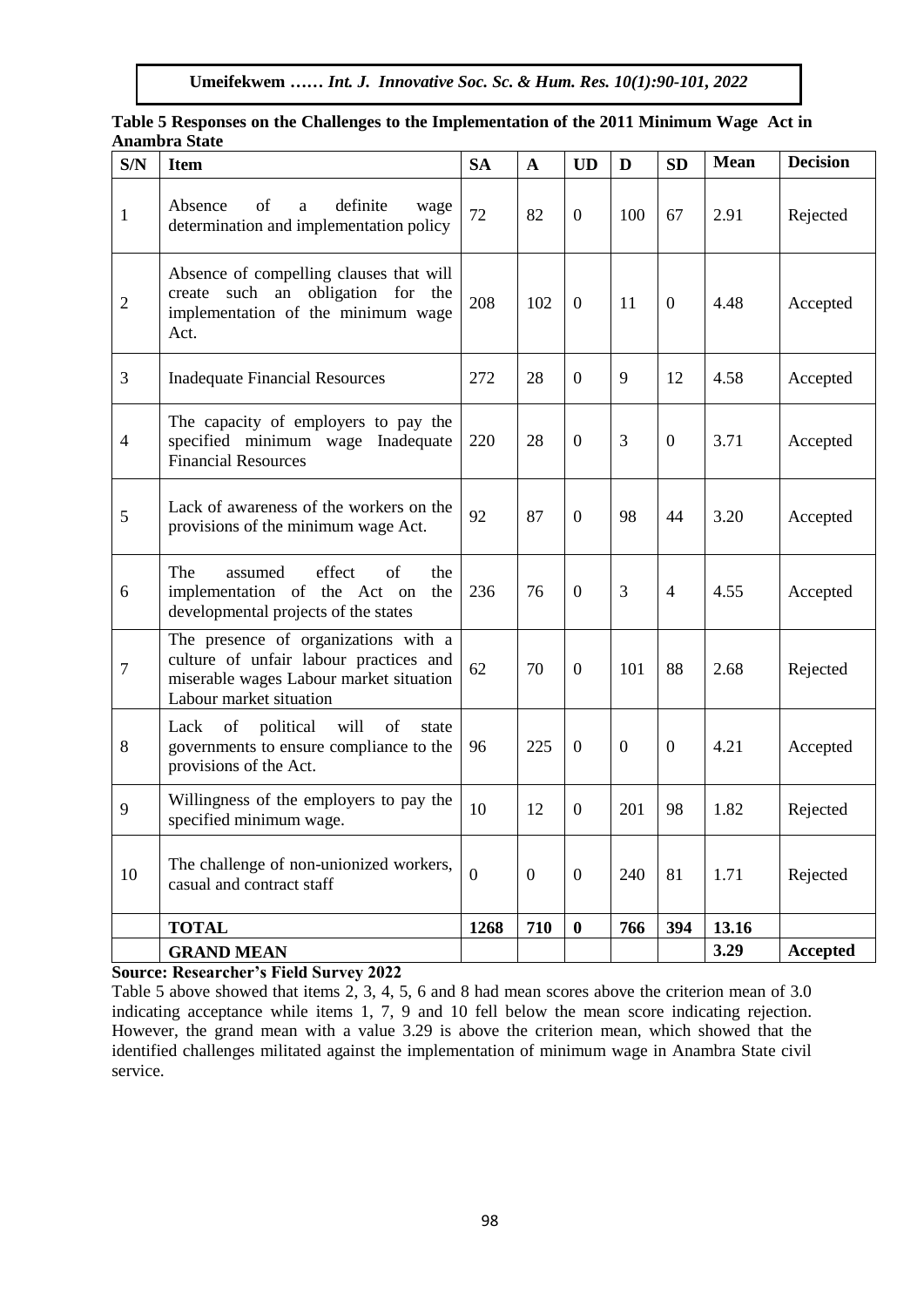| S/N            | <b>Item</b>                                                                                                                            | <b>SA</b>      | $\mathbf{A}$     | <b>UD</b>        | D              | <b>SD</b>      | <b>Mean</b> | <b>Decision</b> |
|----------------|----------------------------------------------------------------------------------------------------------------------------------------|----------------|------------------|------------------|----------------|----------------|-------------|-----------------|
| $\mathbf{1}$   | Absence of a definite wage determination<br>and implementation policy                                                                  | 18             | 12               | $\overline{0}$   | 206            | 92             | 1.96        | Rejected        |
| $\overline{2}$ | Absence of compelling clauses that will<br>such<br>an<br>obligation<br>for<br>create<br>the<br>implementation of the minimum wage Act. | 326            | $\overline{2}$   | $\overline{0}$   | $\overline{0}$ | $\overline{0}$ | 4.99        | Accepted        |
| 3              | <b>Inadequate Financial Resources</b>                                                                                                  | 312            | 12               | $\overline{0}$   | 3              | 1              | 4.92        | Accepted        |
| $\overline{4}$ | The capacity of employers to pay the<br>specified minimum wage                                                                         | 306            | 6                | $\mathbf{0}$     | 6              | 10             | 4.80        | Accepted        |
| 5              | Lack of awareness of the workers on the<br>provisions of the minimum wage Act.                                                         | 200            | 77               | $\boldsymbol{0}$ | 31             | 20             | 4.24        | Accepted        |
| 6              | The assumed effect of the implementation<br>of the Act on the developmental projects of<br>the states                                  | $\mathbf{0}$   | $\boldsymbol{0}$ | $\overline{0}$   | 326            | $\overline{2}$ | 1.99        | Rejected        |
| $\overline{7}$ | The presence of organizations with a<br>culture of unfair labour practices and<br>miserable wages Labour market situation              | $\overline{0}$ | $\Omega$         | $\Omega$         | 322            | 6              | 1.98        | Rejected        |
| 8              | Lack of political will of state governments<br>to ensure compliance to the provisions of<br>the Act.                                   | 316            | 6                | $\overline{0}$   | $\overline{4}$ | 2              | 4.92        | Accepted        |
| 9              | Willingness of the employers to pay the<br>specified minimum wage.                                                                     | 298            | 28               | $\overline{0}$   | $\overline{2}$ | $\overline{0}$ | 4.90        | Accepted        |
| 10             | The challenge of non-unionized workers,<br>casual and contract staff                                                                   | $\theta$       | $\overline{0}$   | $\overline{0}$   | 302            | 26             | 1.92        | Rejected        |
|                | <b>TOTAL</b>                                                                                                                           | 1776           | 143              | $\boldsymbol{0}$ | 1202           | 159            | 36.63       |                 |
|                | <b>GRAND MEAN</b>                                                                                                                      |                |                  |                  |                |                | 3.66        | Accepted        |

Table 6 Responses on the Challenges to the Implementation of the 2011 Minimum Wage Act in **Imo State.** 

Similarly, Table 6 above showed that items 2, 3, 4, 5, 8 and 9 had mean scores above the criterion mean of 3.0 indicating acceptance while items 1, 6, 7 and 10 fell below the mean score indicating rejection. However, the grand mean with a value 3.29 is above the criterion mean, which showed that the identified challenges militated against the implementation of minimum wage in Imo State civil service.

## **FINDINGS**

In summary the findings are:

- i. There is a commonality of opinion of the respondents of the respective states that the strategy adopted by the state governments - the redesigned minimum wage package affected negatively the implementation of the 2011 minimum wage Act.
- ii. Respondents from Anambra State Civil Service were of the view that inadequate financial resources was the major challenge of implementing the 2011 Minimum Wage Act, while respondents from Imo State Civil Service affirmed that the absence of compelling clauses that will create an obligation for the implementation of the minimum wage Act is the most crucial challenge.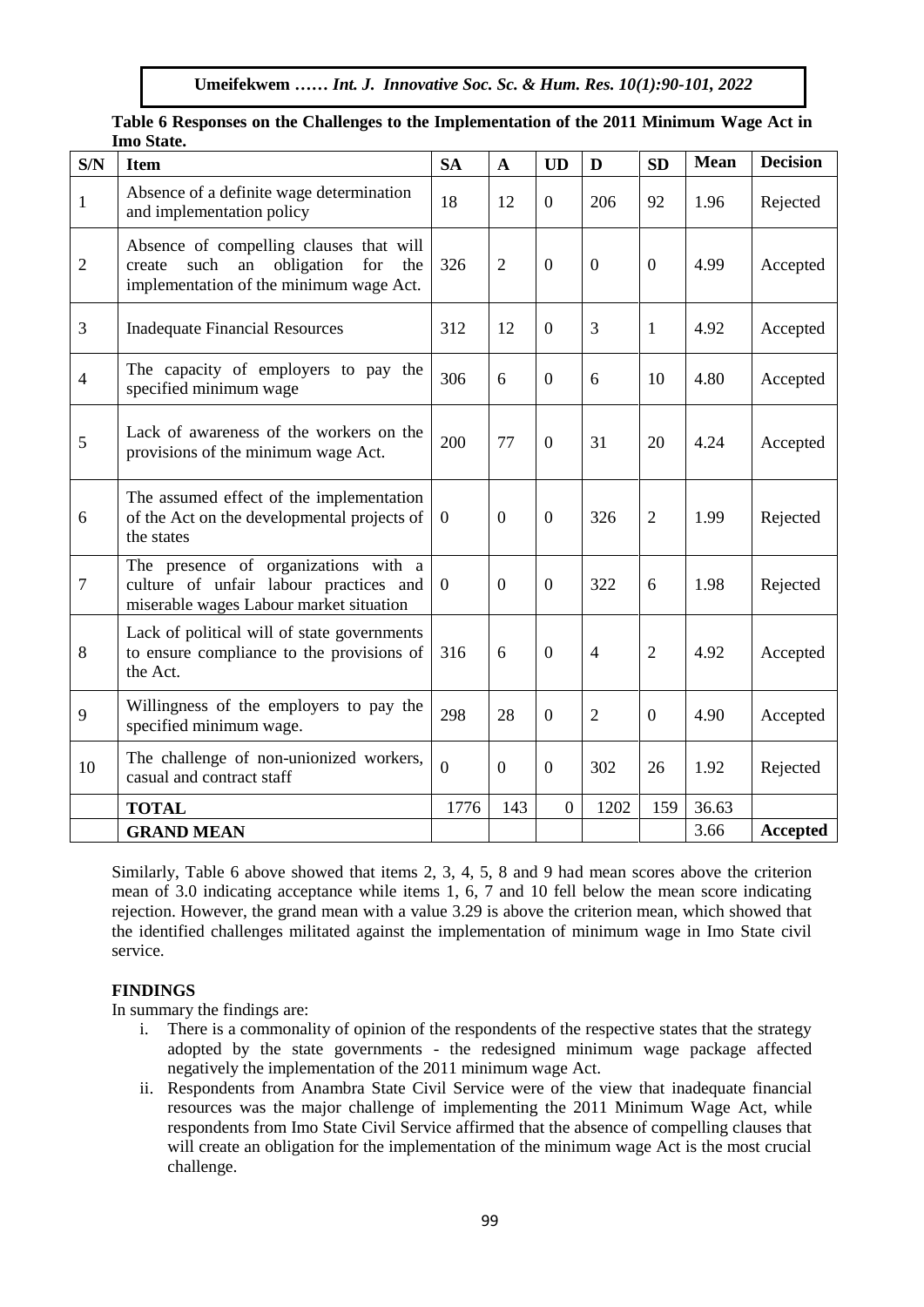Drawing from the findings we recommend:

- i. That the financial disposition of individual states should be taken into cognizance in the fixing of National Minimum Wage Acts.  $\frac{d}{dx}$  in the Hxing of National Minimum wage Acts.
- ii. That there is a need for a legislative backing and compelling clauses in the constitution including adequate monitoring mechanism that will create the obligation For the implementation of the Minimum Wage Acts.
- iii. Sequel to that, there should be social dialogue and consultative meetings among the stakeholders. This could be achieved through the involvement of active social stakeholders. partners (Nigerian Labour Congress (NLC), Trade Union Congress (TUC) and National Employers Consultative Association (NECA) in both the design and enforcement of minimum wage Acts.

#### **REFERENCES**

- Adewunmi, F. & Adenuga, A. (2010). *The state of workers' right in Nigeria: An examination of the banking, oil and gas and telecommunication sector*. Abuja: Friedrich-Ebert-Stiftung Publishers:
- Ayres, I. and Braithwaite, J. (1992). *Responsive Regulation*. New York: Oxford University Press

Arugu & Wosu …… Int. J. Innovative Soc. Sc. & Hum. Res. 8(1):1-11, 2020

- Bennasi, C.(2011). *The implementation of minimum wage; challenges and creative solutions* Working Paper No.12 March 2011, International Labour Office Geneva, Global Labour University.
- Eme, O.I. & Ugwu, S.C. (2011). Governors and the new minimum wage act: Implications for Statelabour relations in Nigeria. *Arabian Journal of Business and Management Review*, Vol. 1 (3):1-14. 2011.
- Eme O.I. & Ugwu S.C. (2011). Transparency in administration. The examination of Nigeria extractive industry transparency initiative. *International Journal of Social Sciences*, Vol. 2 No. 5 pp 24-33. 2011.
- Eroke, Linda (2013) "Nigeria: Poor Implementation Mars National Minimum Wage," *Thisday*, 15 January. Accessed on 18 June, 2017, from [www.thisdaylive.com](http://www.thisdaylive.com/)
- Fair work act,(2009). Fair work act 2009 as at 1 January 2010-chapter4-compliance and enforcement available at:[\(http://www.fwa.gov.au/documents/legislationfw](http://www.fwa.gov.au/documents/legislationfw) act/FW Act- o3.htm#P7256 668407) [Accessed March3, 2010].
- Fapohunda, T., Atiku, S. & Lawal, I. (2013). Minimum wage implementation and management in a post-recession economy: The Nigerian experience. *European Scientific Journal.* 8, (7) 18- 35.
- Gaiha, R. & Ima, K, (2005). The Maharashtra Employment Guarantee Scheme. Inter Regional Inequality Facility. Sharing Ideas and Policies Across Africa, Asia and Latin America, Policy Brief 6. Available at:(http://www.odi.org.uk/sources/details.asp?d=1072&title=maharastra-employment – guarantee-scheme-india) [Access March 23, 2010].
- Imobighe, M.D. (2007).The impact of minimum wage on employment level and productivity in Nigeria. *Journal of Research in National Development.* 5(2)
- Kester, T.C. (2006). *A perspective on wage determination and bargaining in Nigeria*. Ibadan: John Arders Publishers.
- Nwude, E. (2013).The politics of minimum wage in Nigeria: The unresolved issues. *Asian Journal of Empirical Research*, 3(4)2013; 477-492.
- Ochei, V. (2012) Minimum Wage and Enhancement of Productivity in the Public Service: *University of Ibadan Alumni Association's Annual Distinguished Public Lecture*. The pointer Friday December 16, 2016.
- Okafor, J. Aniche, E. (2011). National minimum wage act controversy and trade dispute in Nigeria: Problematizing Nigeria's fiscal federalism*. Public Policy and Administration Research;* Vol. 5, No. 9, 2015.
- Onyekwelu, R.U. (2021) Minimum Wage Implementation and Employee Service Delivery in the Civil Service of the South East States of Nigeria, 2000-2015. *International Journal of Academic Management Science Research.* ISSN 2643-900X. Vol.5, Issue 2pgs 248-260. [www.ijeais.org](http://www.ijeais.org/)